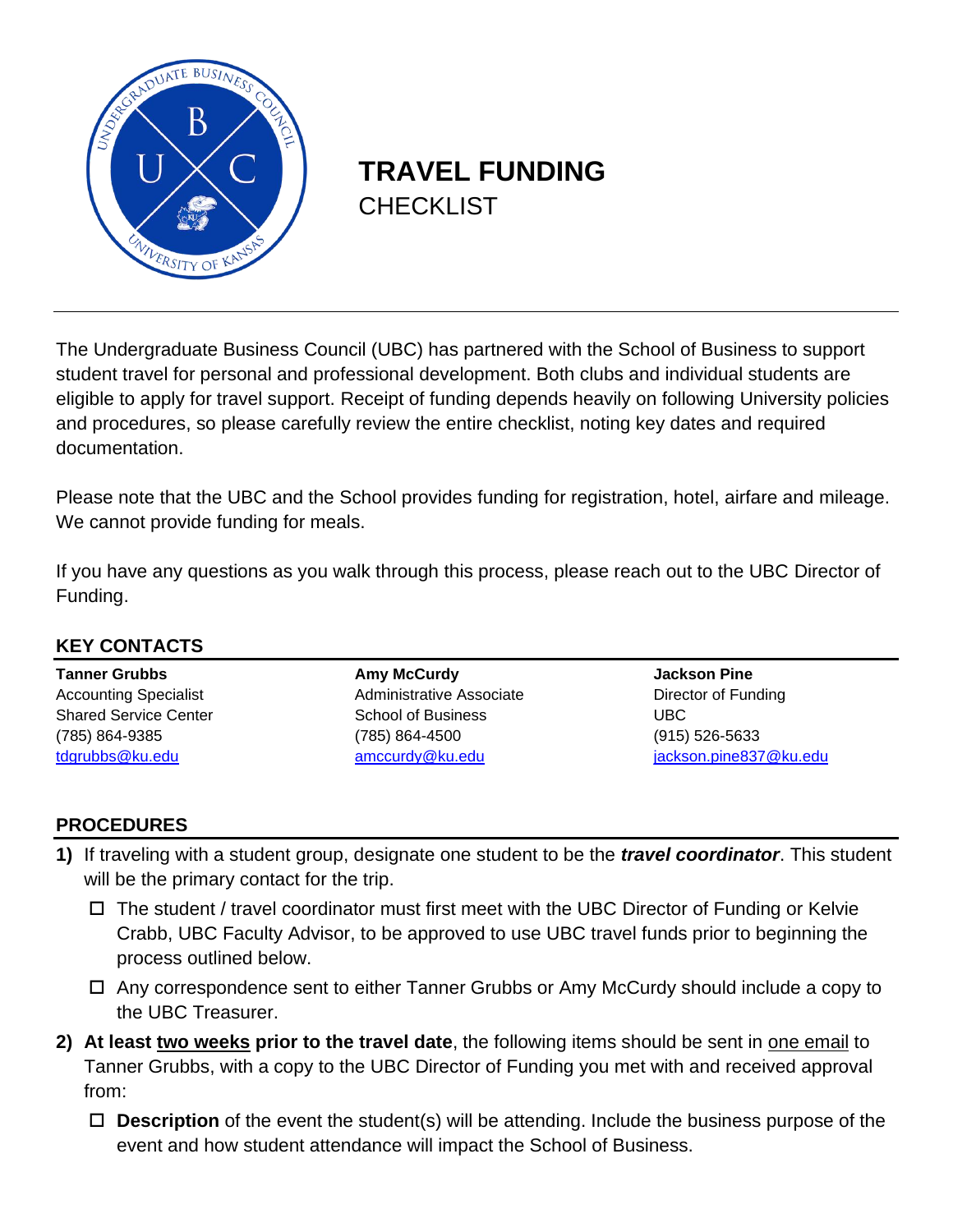- Attach an **itinerary** of the event or a brochure describing what the event is.
- □ Provide a **list of the students and faculty attending**, including their name, phone number and **KU** email address. Note whether any of the attendees are University employees. Note whether you will have a faculty escort.
- Include name and address of the **hotel** the group plans to stay at, and who will be staying in each room.
- **If driving your own car**, provide a final destination address. Note how many cars will be used, and the anticipated drivers and passengers of each car. Instruct drivers to keep all toll receipts, and to note the start and end time of the trip. Drivers will be reimbursed at \$0.56 per mile.
- **If renting a vehicle**, it must be rented using either **Enterprise** or **National Car Rental** and reserved using [KU's Contact Number.](https://procurement.ku.edu/enterprise-and-national-car-rental-benefits) Provide a final destination address. Note how many cars will be used, and the anticipated drivers and passengers of each car. Instruct drivers to keep all gas and toll receipts, and to note the start and end time of the trip.
- **3)** In addition to the email above, the following items **must** be provided to Tanner Grubbs for **each student traveling**:
	- $\Box$  Complete an online [travel request form](https://deptsec.ku.edu/~ssc/forms/form/1) for each person attending.. If you're traveling as a group, it would be helpful if the travel coordinator assists the other students in completing the form.
		- For "Your Shared Service Center", select "**Eaton Hall SSC**". For "Eaton Hall SSC Supported Departments", select "**School of Business"**
		- Use the online form to note how much travel, registration and hotel expenses are expected to be for each person.
		- When asked how the travel will be funded, choose "**Department**", type "**School of Business**" for "Department Name or Number", and comment in the "Additional Funding Information" field that the travel will be funded using the following account: **2003503- BUSUGE1471**
		- If you need help booking travel or prepaying for expenses, please see Amy McCurdy once your travel request is approved.
	- An *ink-signed* **Form W-9** (domestic student) or **Form W-8BEN** (international student) for each attendee should be gathered **as soon as possible** to ensure each traveler is set up in the system for any potential reimbursement. Please review p. 3 before completing the W-9.
- **4)** Once the travel request is approved, the student / travel coordinator should contact Amy McCurdy to request the departmental purchasing card. This credit card may be used to help pay for travel expenses, such as group lodging or registration fees, *as long as the charges do not exceed the total allotted UBC funding amount*. Any purchase not using the departmental purchasing card should be made separately by each individual traveler to ensure that any remaining funding can be reimbursed.
- **5)** Upon your return to Lawrence, the student / travel coordinator should provide copies of **all receipts** to Tanner Grubbs via email.